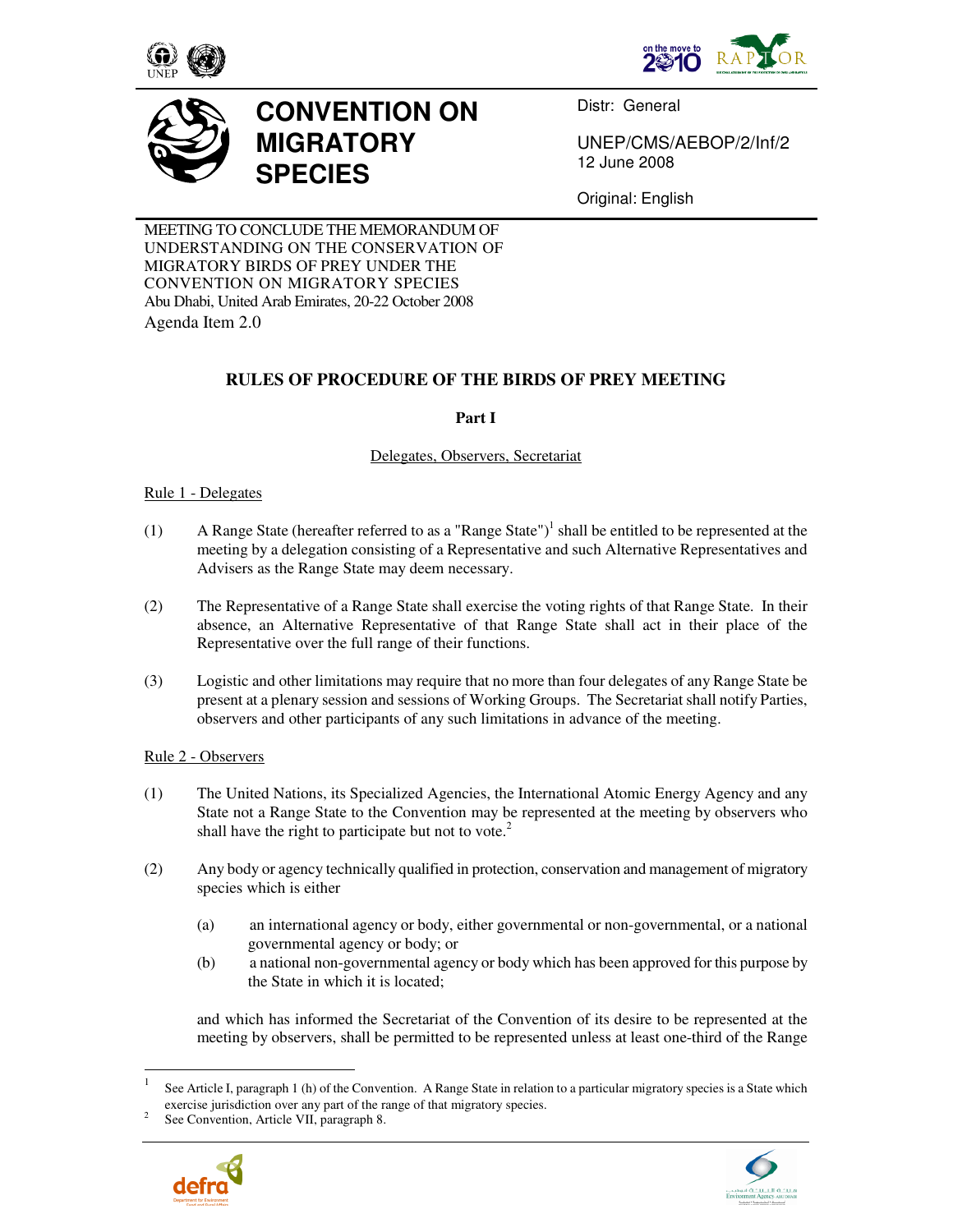States present object. Once admitted, these observers shall have the right to participate but not to vote. $3$ 

- (3) Bodies and agencies desiring to be represented at the meeting by observers shall submit the names of their representatives (and in the case of bodies and agencies referred to in paragraph (2) (b) of this Rule, evidence of the approval of the State in which they are located) to the Secretariat of the Convention prior to the opening of the meeting.
- (4) Logistic and other limitations may require that no more than two observers from any non-Range State State, body or agency be present at a plenary session or a session of the Committee of the Whole of the meeting. The Secretariat shall notify Range States, observers and other participants of any such limitations in advance of the meeting.

## $Rule 3 - Credentials$

- (1) The Representative or any Alternative Representative of a Range State shall be is fully authorized to take part in the meeting, to transact all such matters as may pertain to its work, to vote if necessary with the other representatives in accordance with the agreed procedures and to sign the Memorandum of Understanding on behalf of the Government
- (2) Such credentials shall be submitted to the Secretariat of the Convention according to the sample form (or similar to) attached to the invitation to the meeting.
- (3) A Credentials Committee of not more than five Representatives shall examine the credentials and shall report thereon to the meeting. Pending a decision on their credentials, delegates may participate provisionally in the meeting.

## Rule 4 - Secretariat

The Secretariat of the Convention, in cooperation with the United Arab Emirates, shall service and act as secretariat for the meeting.

#### **Part II**

#### **Officers**

#### Rule 5 - Chairpersons

The Meeting in its inaugural session shall elect from among the representatives of the Range States a Chairperson and a Vice-Chairperson of the Meeting.

#### Rule 6 - Presiding Officer

- (1) The Chairperson shall preside at all plenary sessions of the meeting.
- (2) If the Chairperson is absent or is unable to discharge the duties of Presiding Officer, the Vice-Chairperson shall deputize.
- (3) The Presiding Officer shall not vote but may designate an Alternative Representative from the same delegation.

#### Rule 7 ─ Bureau (Meeting Committee)

(1) The Chairperson and Vice-Chairperson, the Chairs of ad hoc Working Groups to be established

 $\overline{a}$ 3 See Convention, Article VII, paragraph 9.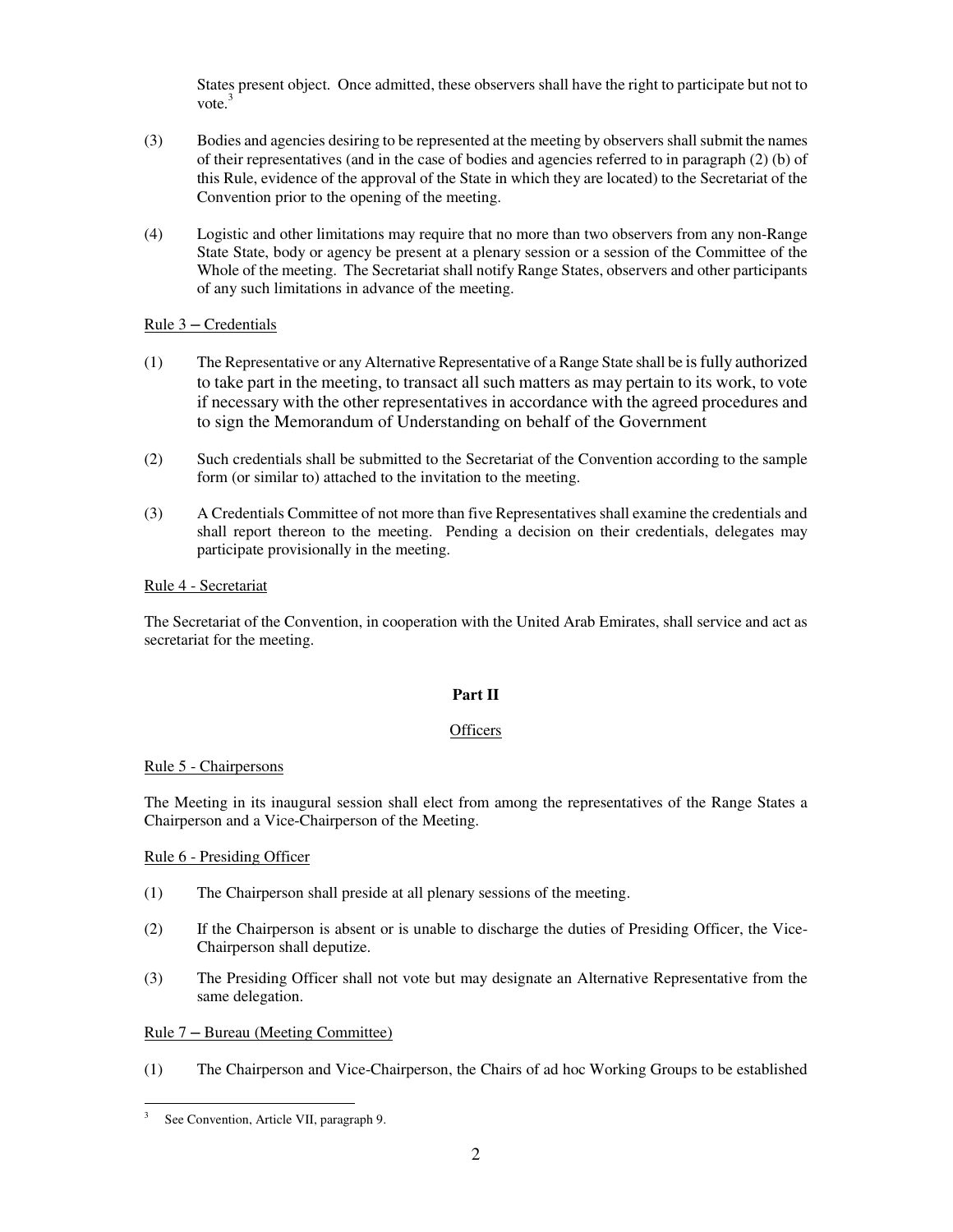and the Secretariat shall constitute the Bureau of the Meeting with the general duty of forwarding the business of the meeting including, where appropriate, altering the timetable and structure of the meeting and specifying time limits for debates.

(2) The Presiding Officer shall preside over the Bureau.

## **Part III**

#### Rules of Order and Debate

#### Rule 8 ─ Powers of Presiding Officer

- (1) In addition to exercising powers conferred elsewhere in these Rules, the Presiding Officer shall at plenary sessions of the meeting assure ordinary tasks: open and close the session; direct the discussions; ensure the observance of these Rules; accord the right to speak; seek consensus for decisions; rule on points of order; and subject to these Rules, have complete control of the proceedings of the meeting and the maintenance of order.
- (2) The Presiding Officer may, in the course of discussion at a plenary session of the meeting, propose to the Meeting: time limits for speakers; limitation of the number of times the members of a delegation or the observers from a State not a Range State, body or agency may speak on any question; the closure of the list of speakers; the adjournment or the closure of the debate on the particular subject or question under discussion; and the suspensions or adjournment of the session.

#### Rule 9 ─ Seating, Quorum

- (1) Delegations shall be seated in accordance with the alphabetical order of the names of the Range States in the English language.
- (2) A quorum for plenary sessions shall consist of one-half of the Range States having delegations at the meeting.

#### Rule  $10 -$ Right to Speak

- (1) The Presiding Officer shall call upon speakers in the order in which they signify their desire to speak, with precedence given to the delegates.
- (2) A delegate or observer may speak only if called upon by the Presiding Officer, who may call a speaker to order if the remarks are not relevant to the subject under discussion.
- (3) A speaker shall not be interrupted except on a point of order. The speaker may, however, with the permission of the Presiding Officer, give way during their speech to allow any delegate or observer to request elucidation on a particular point in that speech.
- (4) The Chairperson of a committee or working group may be accorded precedence for the purpose of explaining the conclusions arrived at by that committee or working group.

#### Rule 11 ─ Procedure of Vote

(1) As a general principle the Presiding Officer should seek the consensus of the participants, including the delegates of range states and the observers.

#### <u>Rule  $10 -$  Right to Speak</u>

(2) In the absence of consensus, the Presiding Officer may present a motion to vote and ask for holding a ballot in accordance with a simplified procedure he will submit to the participants.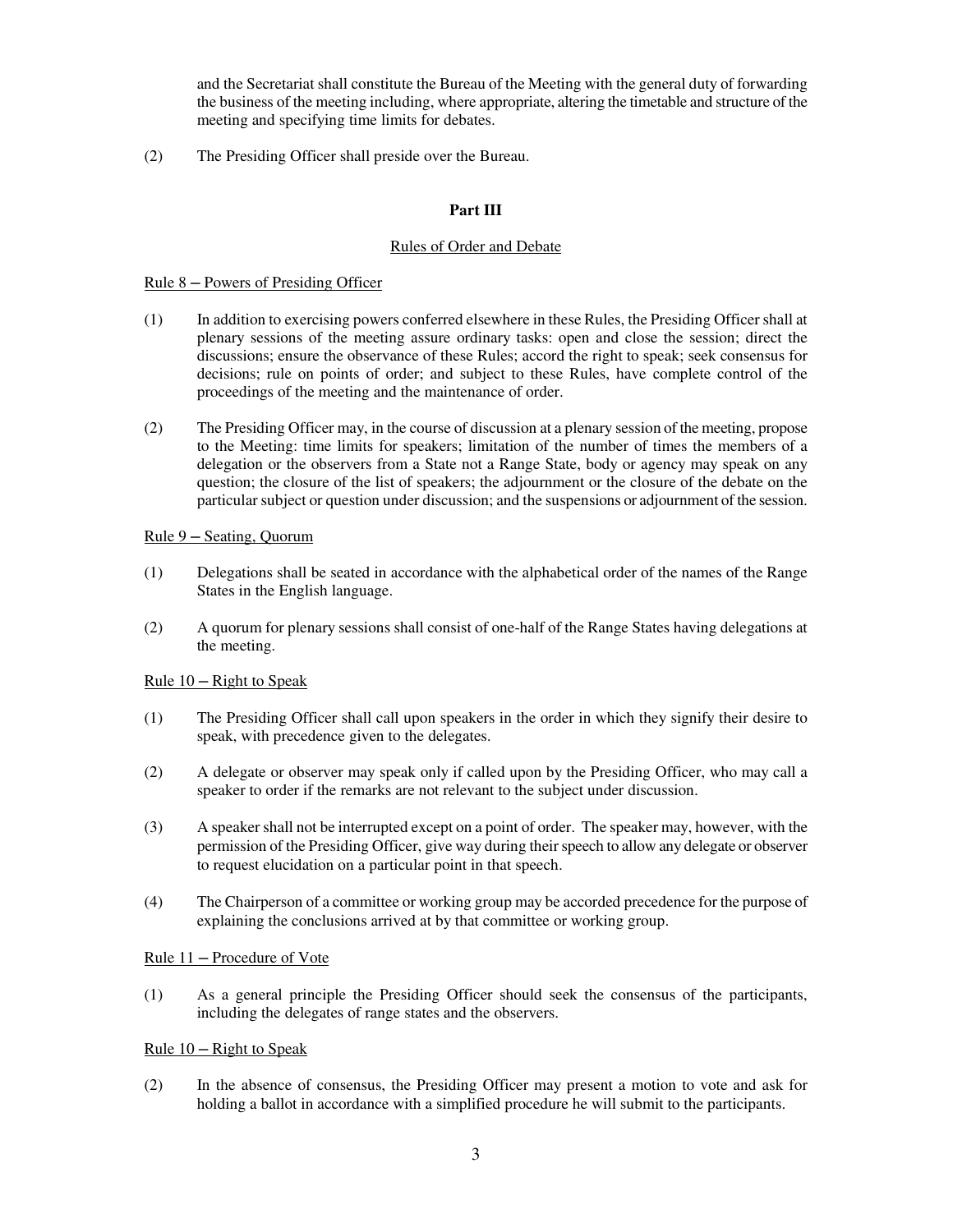(3) Only delegates from the range states with valid credentials are allowed to vote. The vote to be effective requires the majority of votes from the voting delegates.

#### **Part IV**

#### Languages and Records

#### Rule  $12 -$  Official and Working Languages

- (1) The working language of the meeting is English only, but there is simultaneous interpretation into Arabic, Russian and French. The note of the meeting will be issued in English and can be translated into the other languages.
- (2) Speeches made in any of the working languages shall be interpreted into the other working languages.
- (3) The official documents of the meeting shall be distributed in English.

#### Rule 13 ─ Other Languages

- (1) A delegate may speak in a language other than a working language. They shall be responsible for providing interpretation into a working language, and interpretation by the Secretariat into the other working languages may be based upon that interpretation.
- (2) Any document submitted to the Secretariat in any language other than a working language shall be accompanied by a translation into one of the working languages.

#### Rule 14─ Summary Records

- (1) Summary records of the meeting shall be made in the official languages of the meeting.
- (2) Committees and working groups shall decide upon the form in which their records shall be prepared.

#### **Part V**

#### Publicity of Debates

#### Rule 15 ─ Plenary Sessions

All plenary sessions of the meeting shall be open to the public, except that in exceptional circumstances the Meeting may decide, by a two-thirds majority of Representatives present and voting, that any single session be closed to the public.

#### Rule 16 ─ Sessions of Committees and Working Groups

As a general rule, sessions of committees and working groups shall be limited to the delegates and to observers invited by the Chairpersons of the committees or working groups.

#### **Part VI**

#### Committees and Working Groups

#### Rule 17─ Establishment of Committees and Working Groups